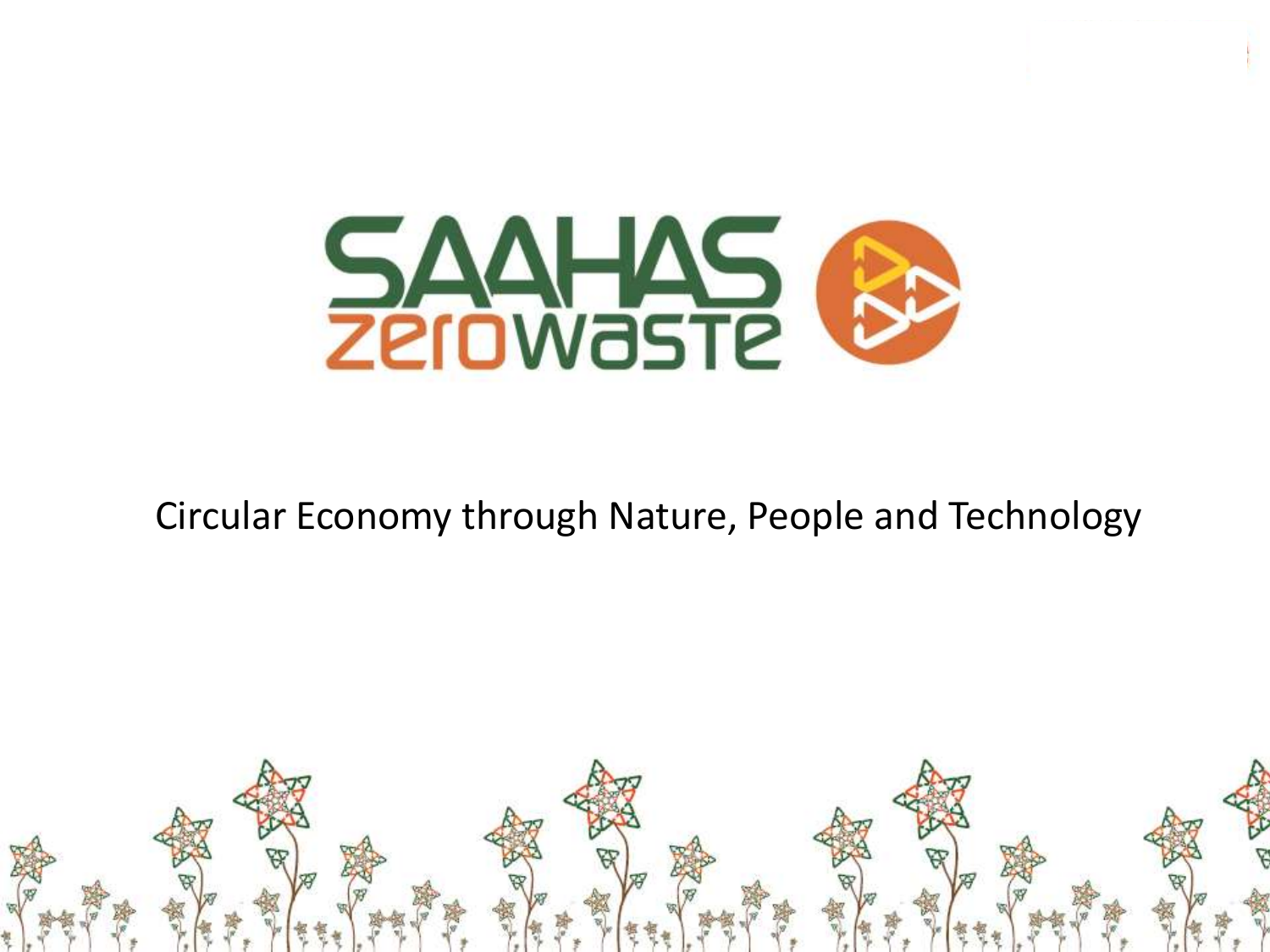# **EVOLUTION**



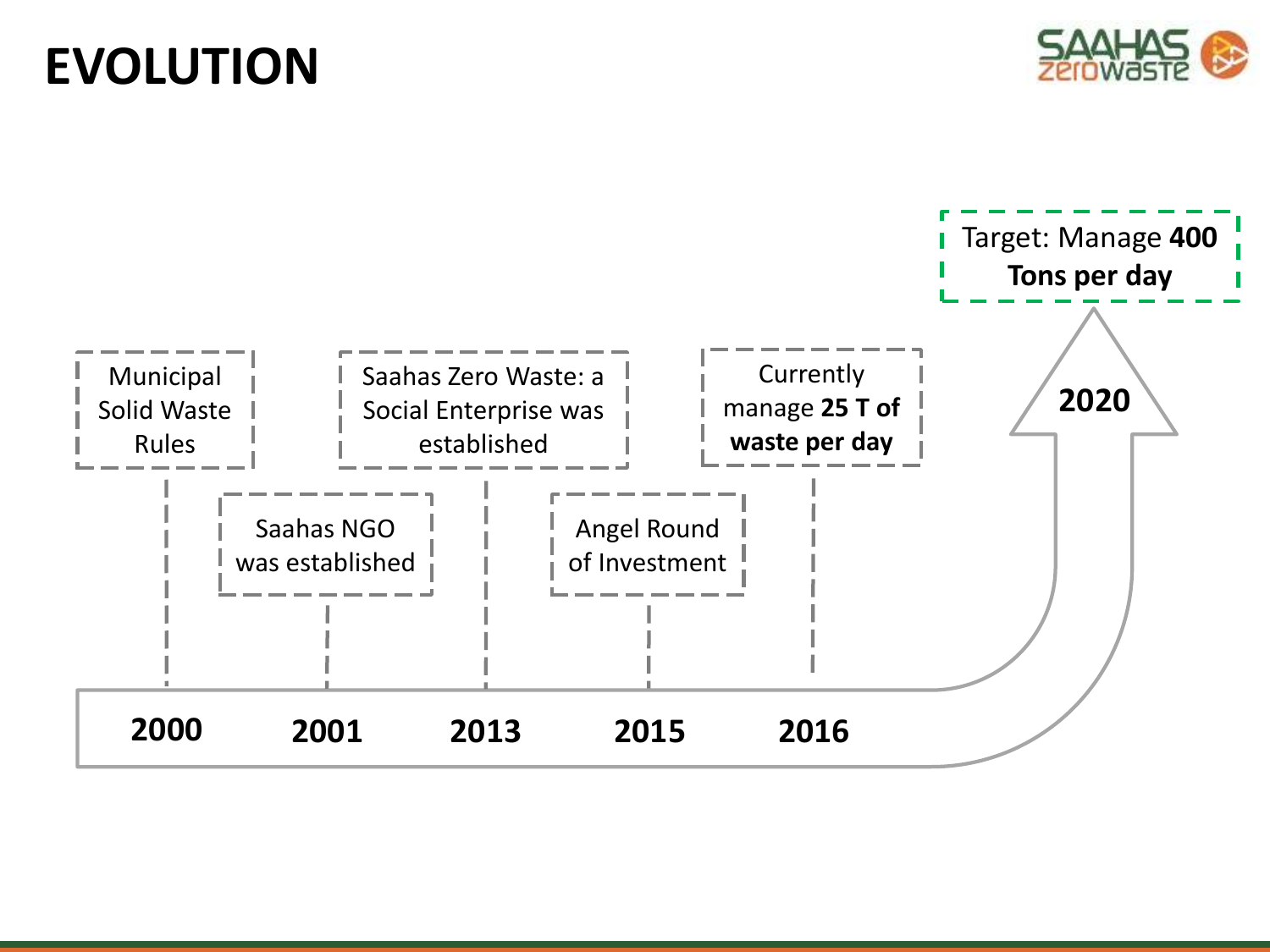# **ZERO WASTE PROGRAM**





**FROUD TO BELONG** TO A ZERO WASTE CAMPE We segregate, make compact and recycle all our

Left: A typical waste management unit

Below: Field staff seen sorting, and processing dry waste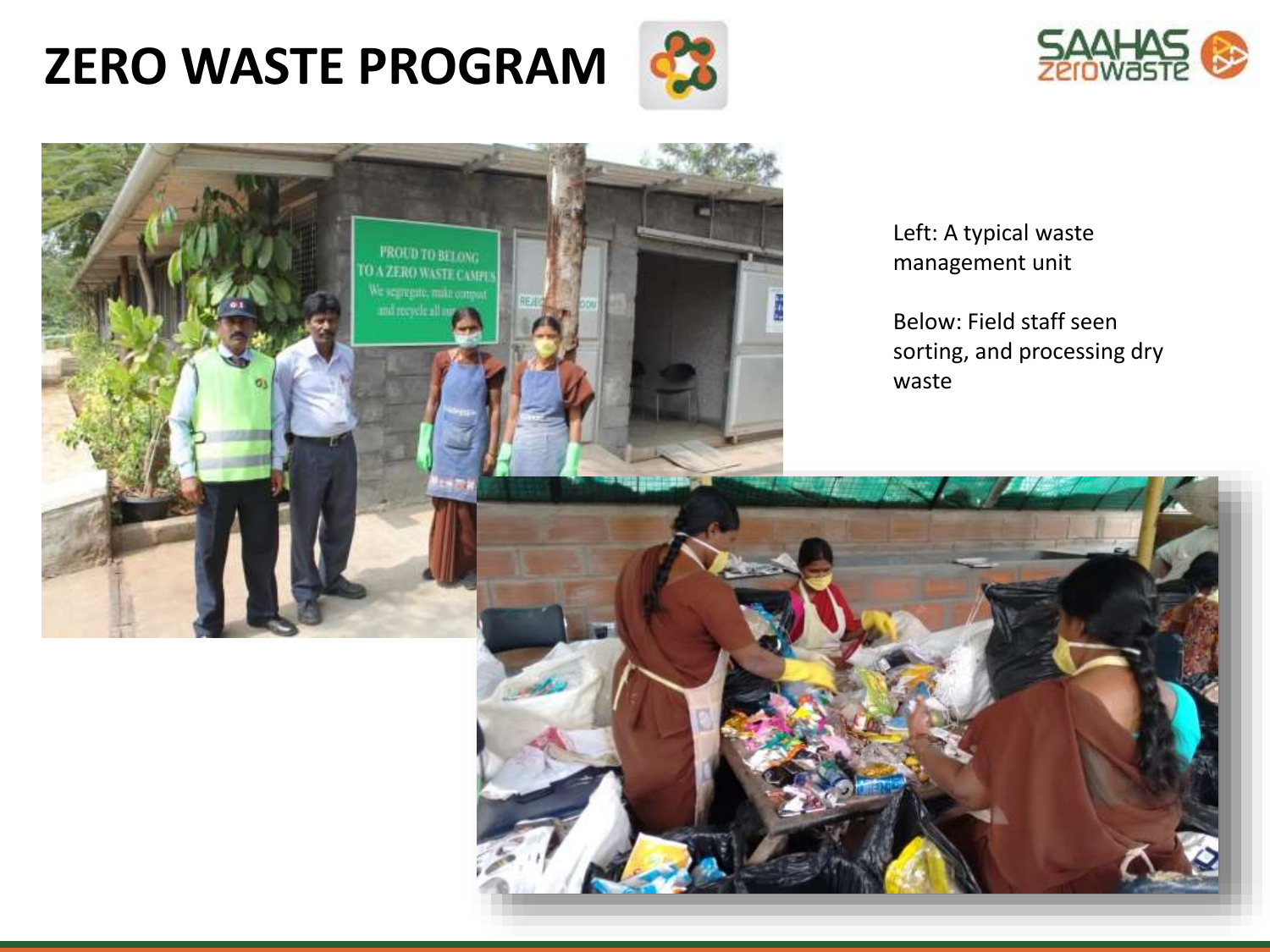# **ZERO WASTE PROGRAM**





Left: Leaf litter management

Below: Wet waste processing using an Organic Waste Converter

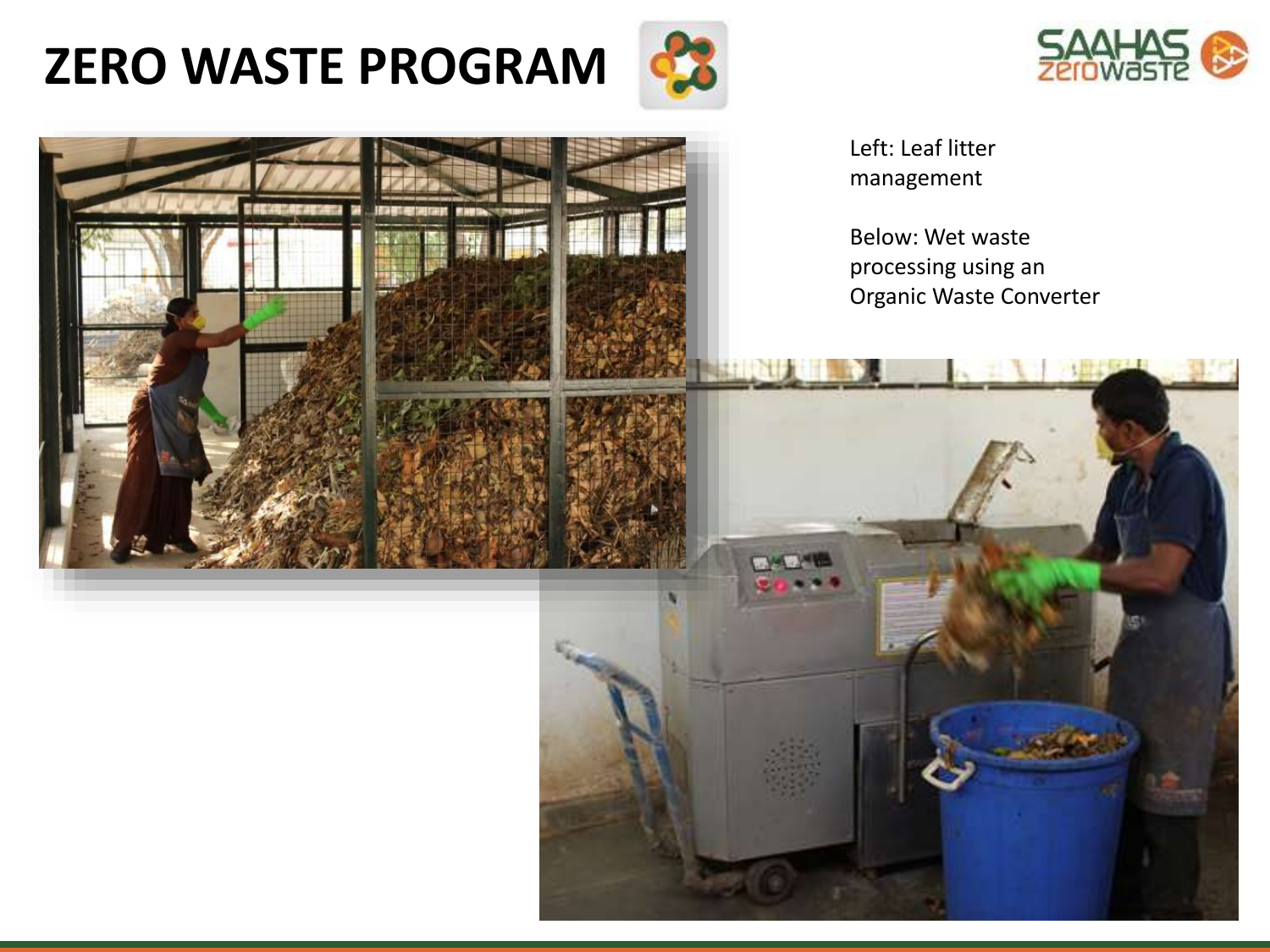### **MOVING FROM LINEAR TO CIRCULAR**



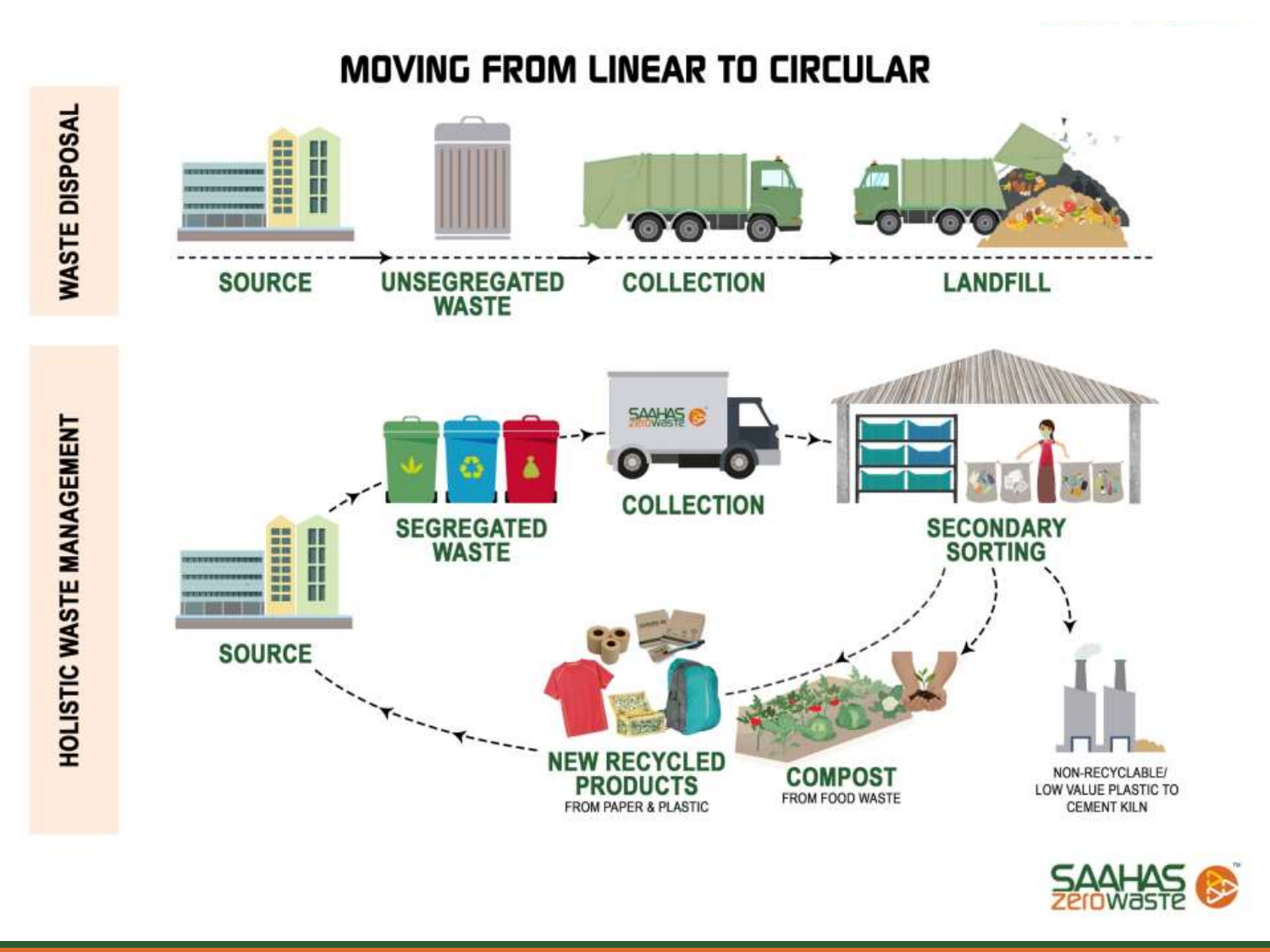### WET WASTE SEGREGATION AND COMPSTING PROCESS

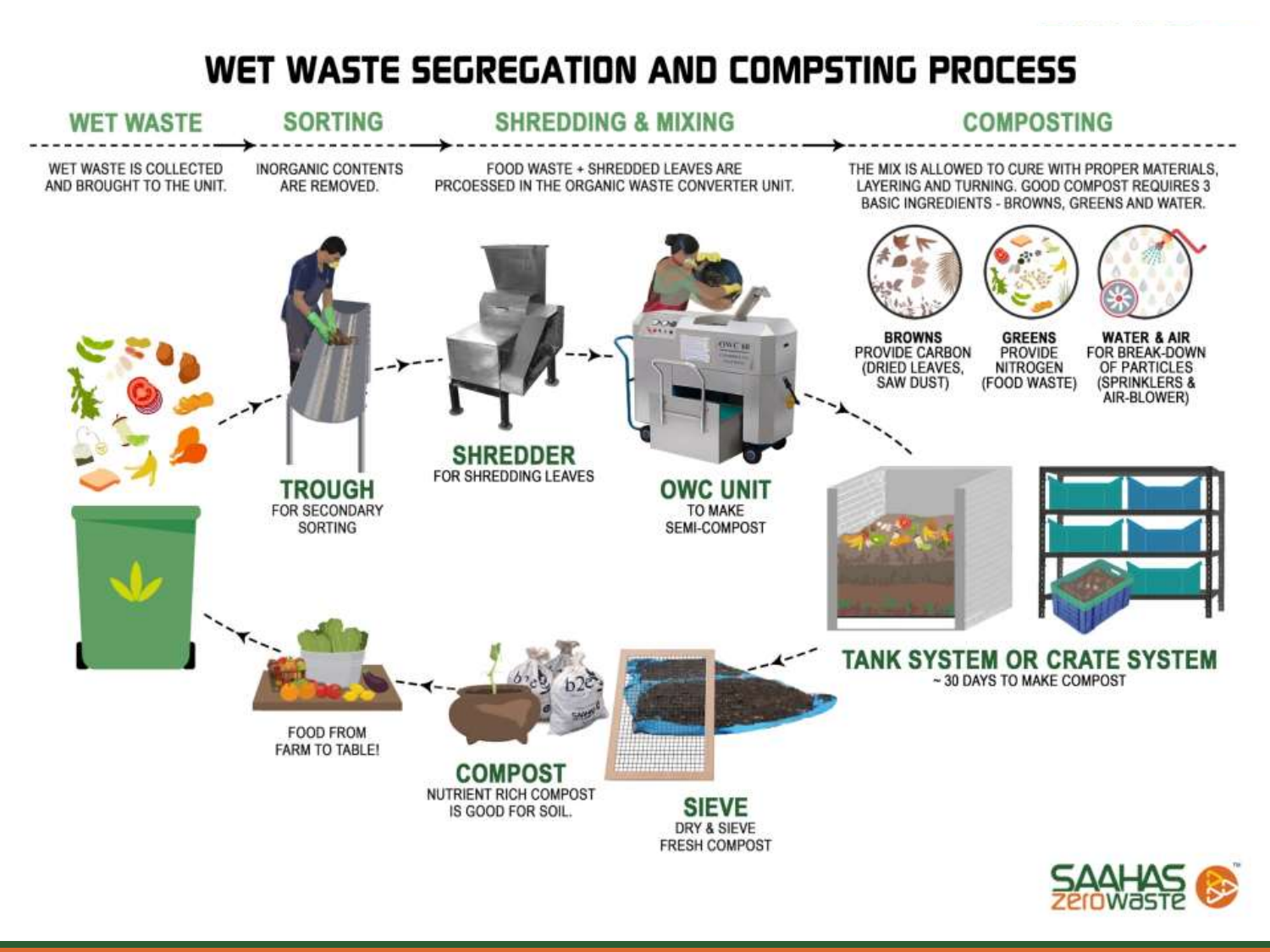### **COMPOSTING**



#### Pulverised/Shredded waste material

- OWC + Shredder
- Chopper machine

Natural decomposition/degradation

- Heat
- Oxygen/air
- Micro-organisms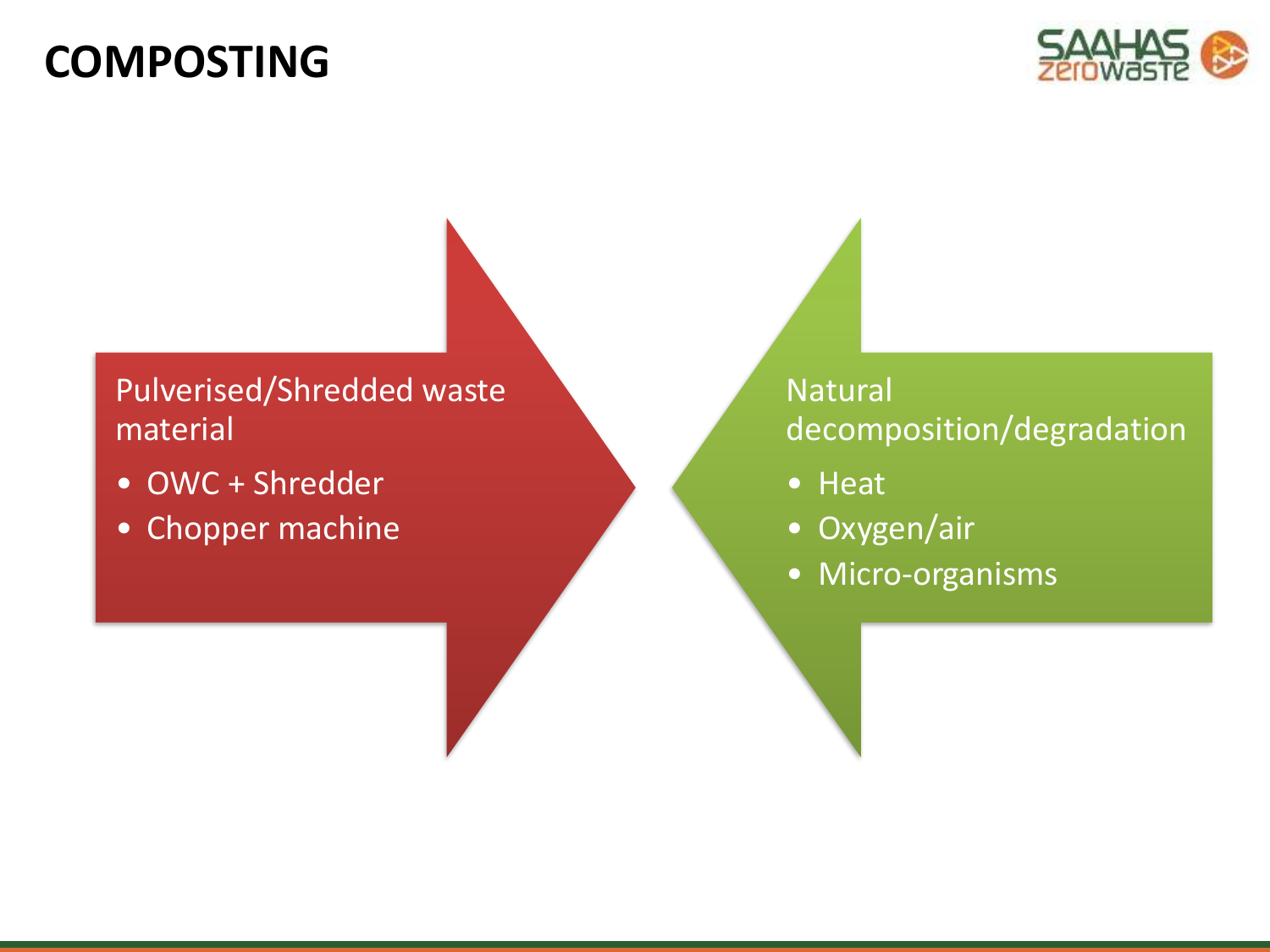





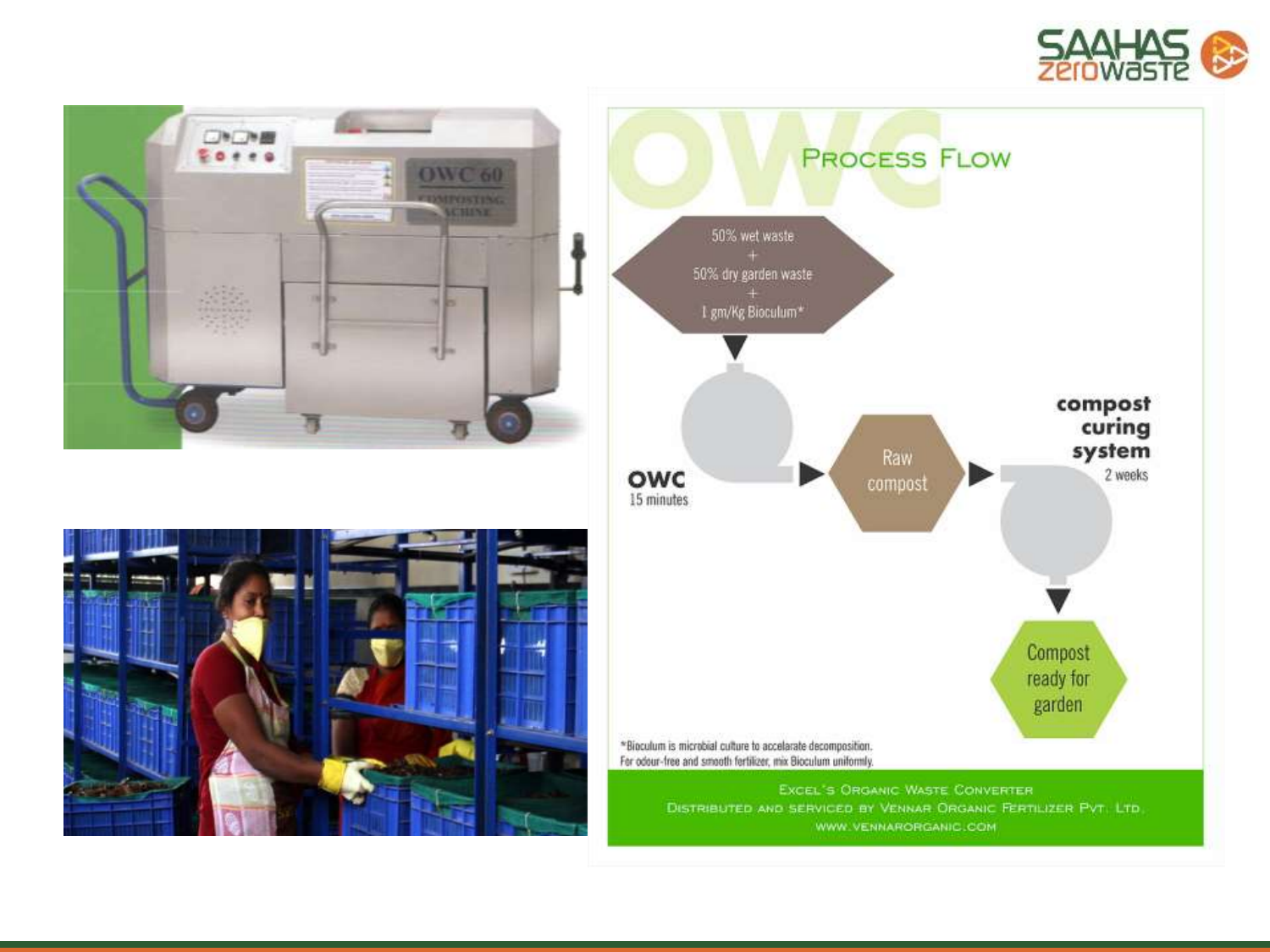

#### **Features of OWC system**

- Huge Capital Investment
- Vertical space utilisation
- Labour intensive process
- Requires a shed
- Crates are prone to rodents, wear and tear
- Modular and customisable as per quantity of waste
- No curing solution after Day 10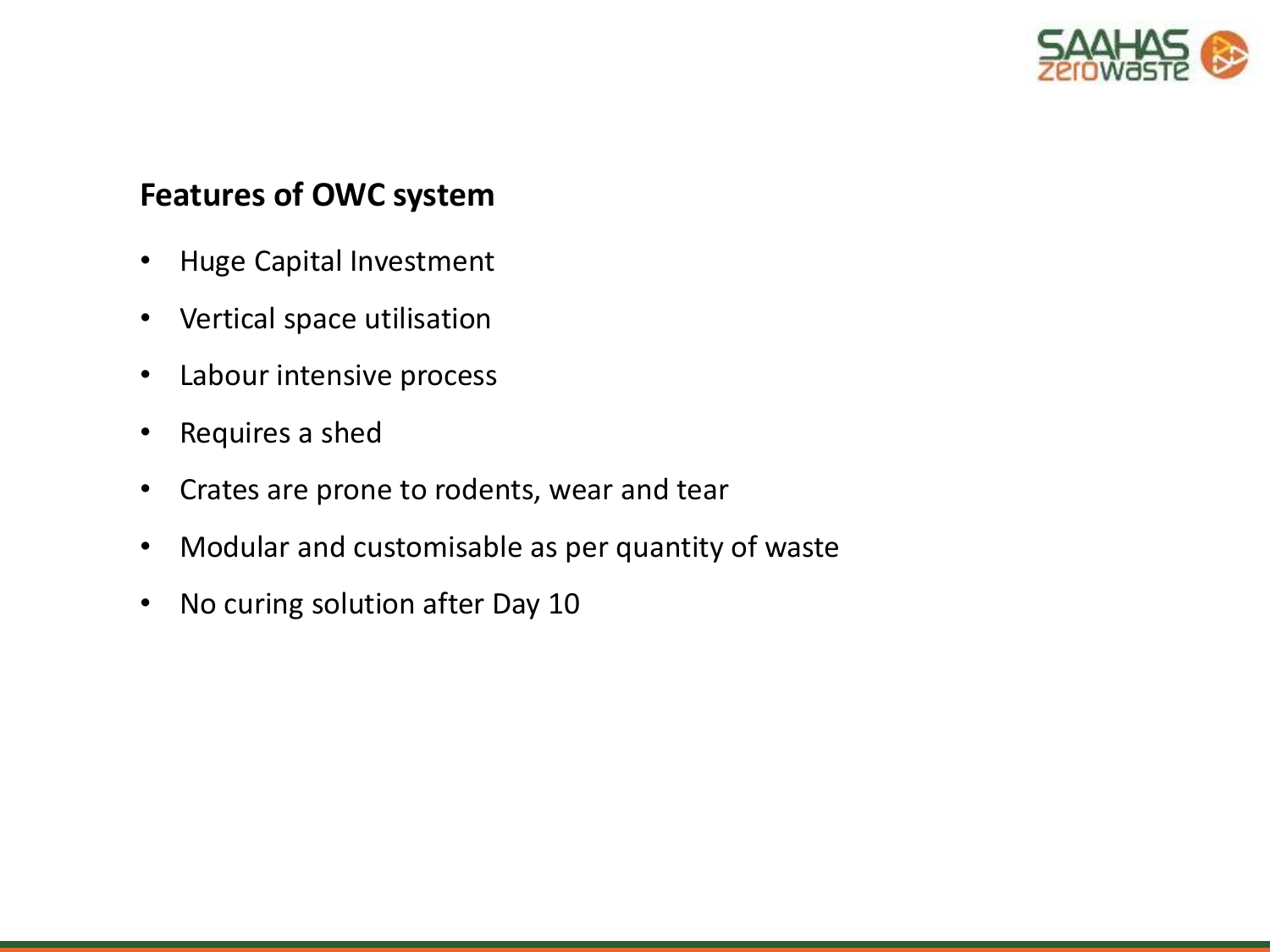## **Option 1: Chopper + Tank**





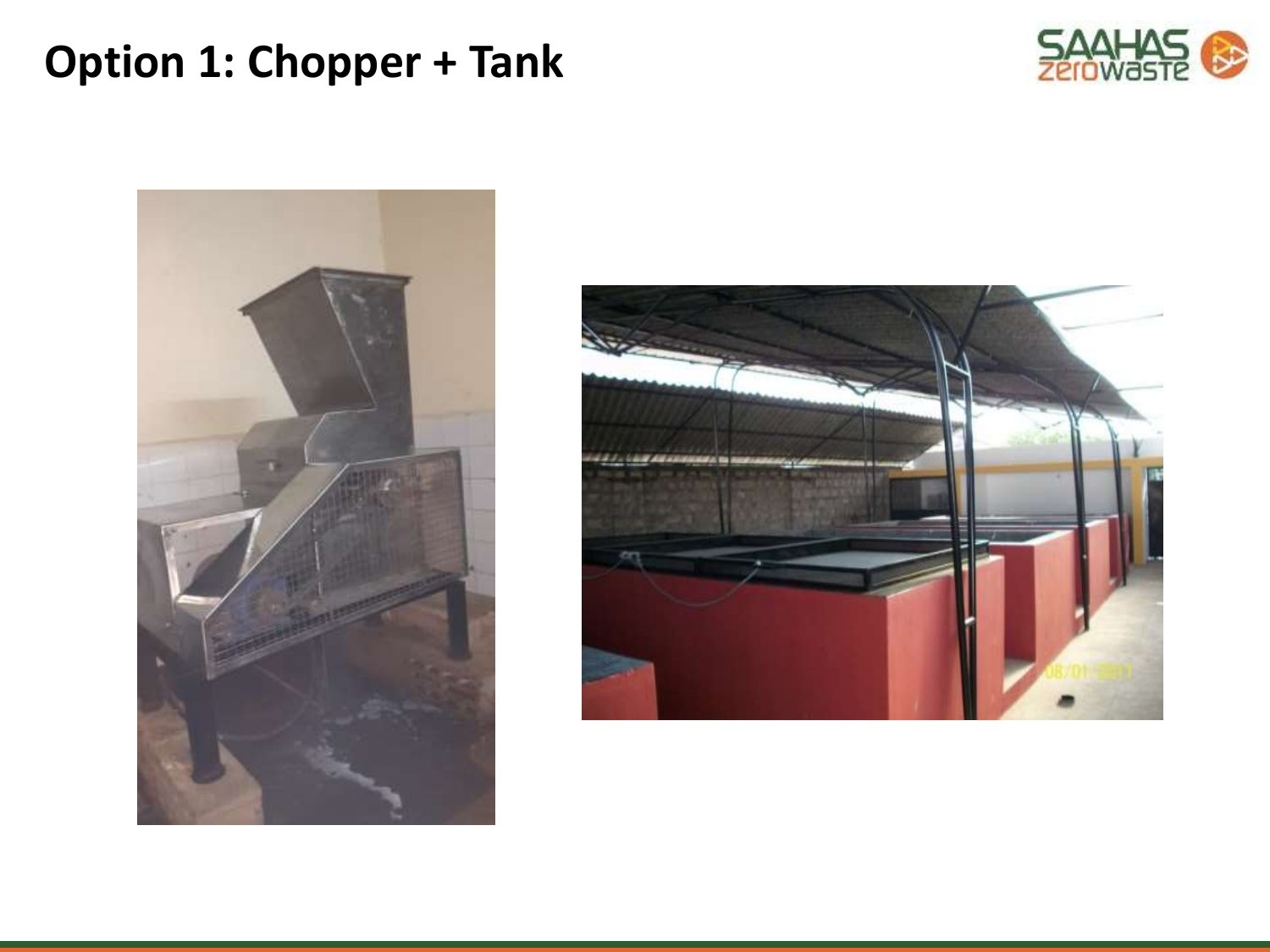

### **Features of Tank system**

- Tanks are modular, customisable size
- Typically of the size 5 ft. x 4 ft. x 3 ft.
- Low-cost
- Takes higher volume of waste
- Uncovered
- Labour required for turning
- Tanks can be modified to handle more number of houses
- Capacity 1 tonne
- Robust, easy to maintain
- Inbuilt blower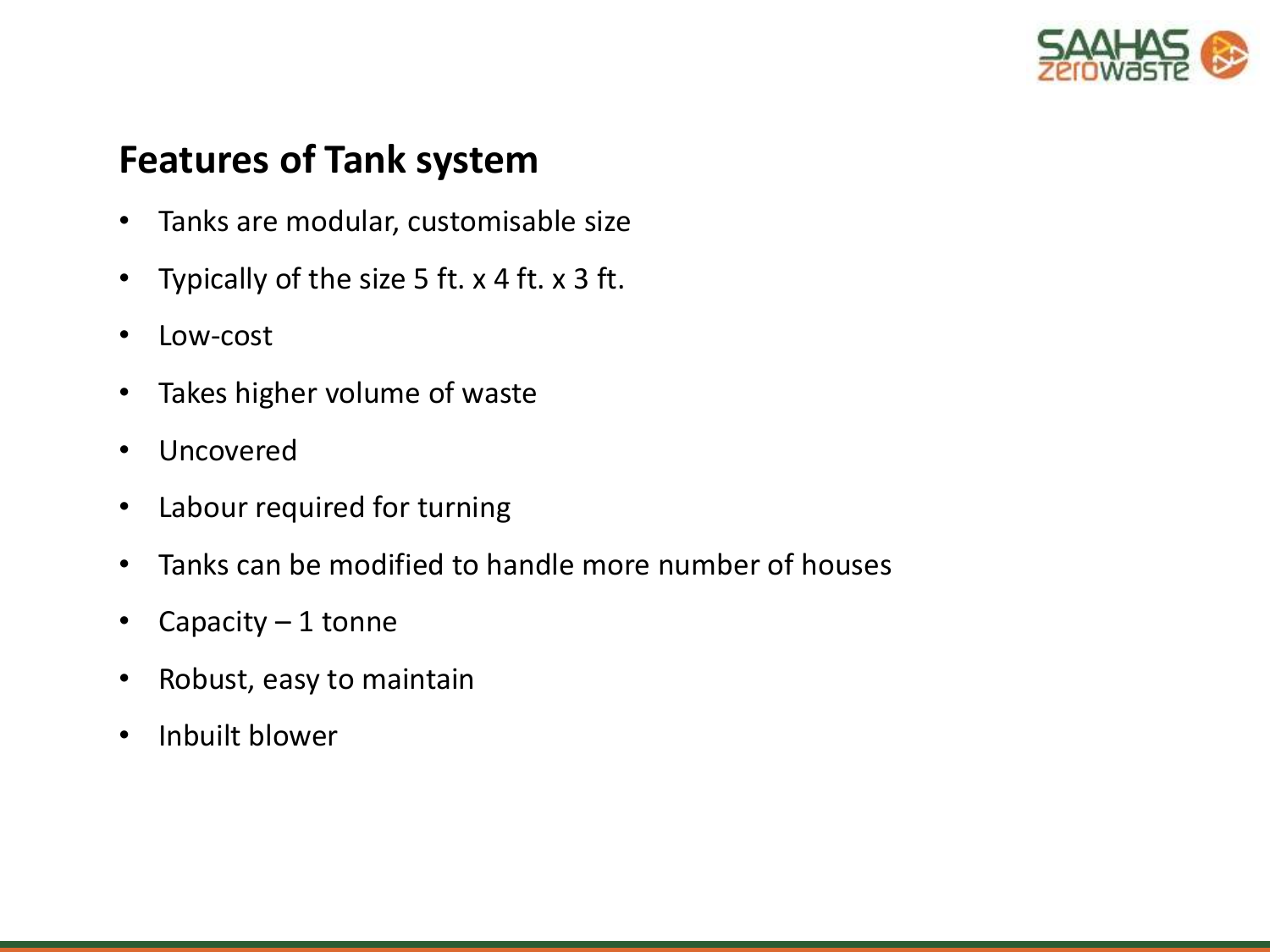## **Option 2: Chopper + Aaga**





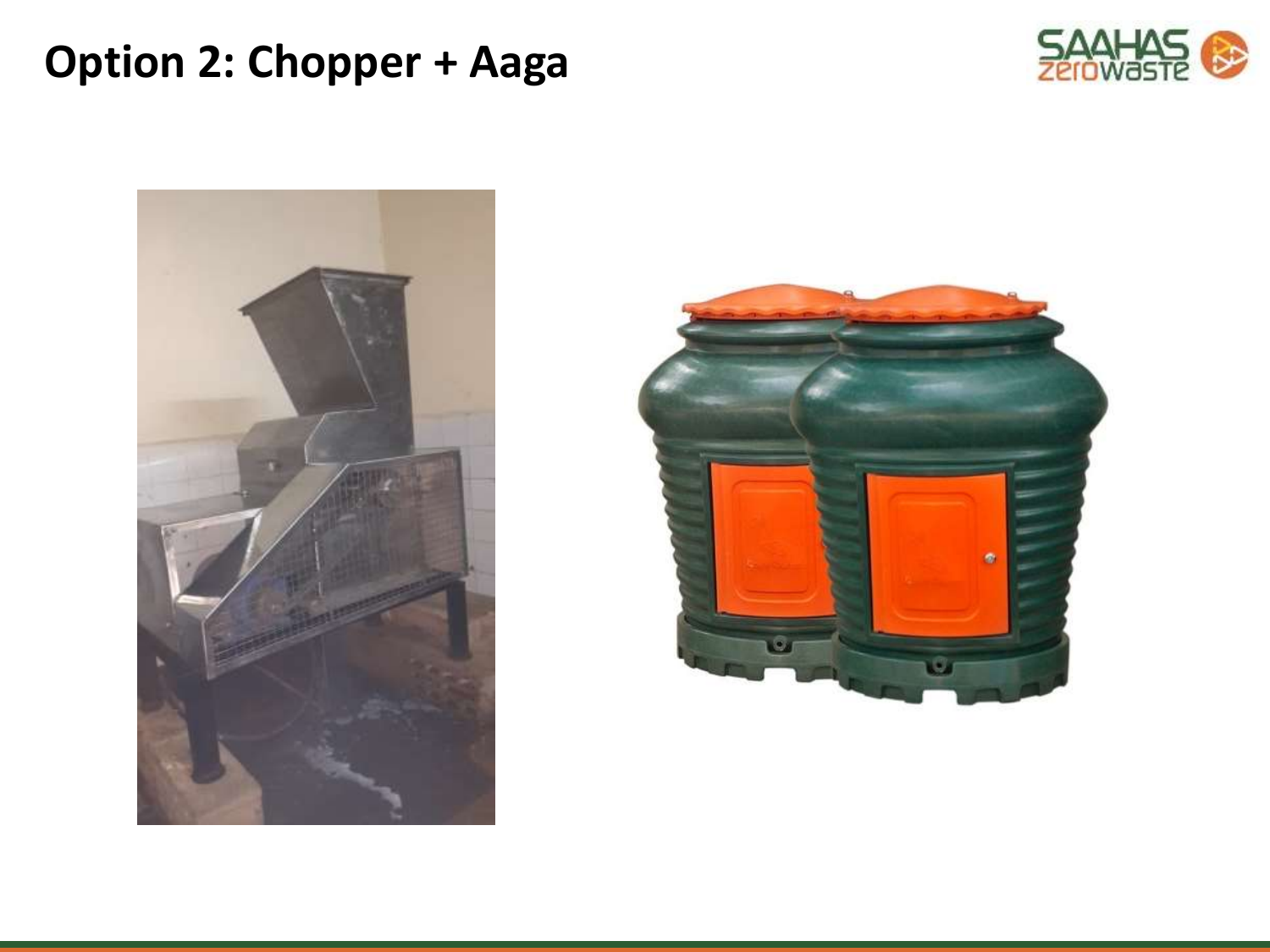

#### Features of Aaga bins

- Aesthetics
- Typically 3ft x 38 inch
- High-cost
- Takes lesser volume of waste
- Covered
- Can be operated manually
- 1 set can accommodate 20-25 houses
- Capacity 20 kg per day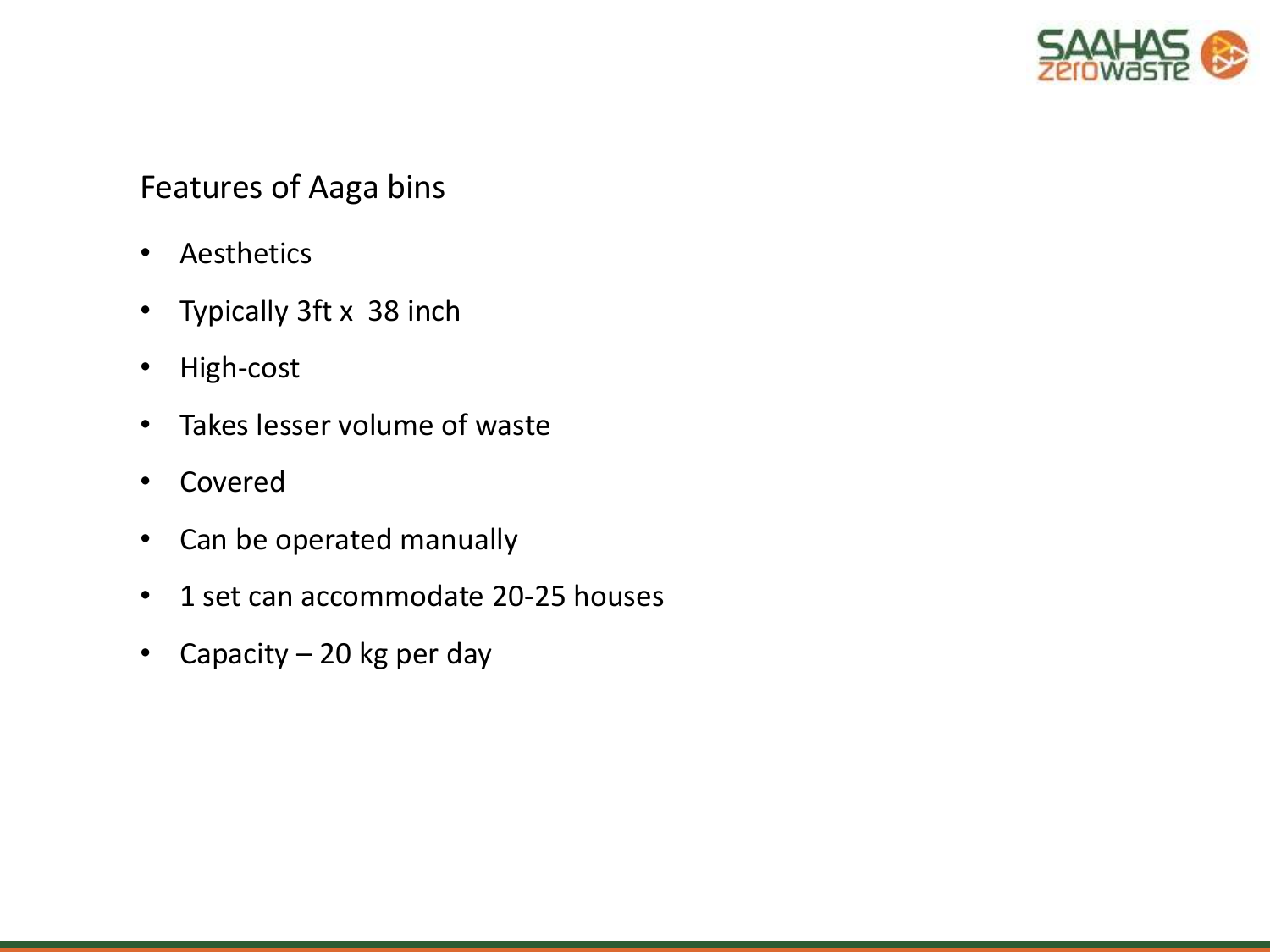# **Benefits of using a Chopper machine**



- Reduces composting time significantly
- Homogeneous output
- Single stop solution for Garden litter and food waste
- Continuous feed machine
- Higher capacity motor (5 H.P)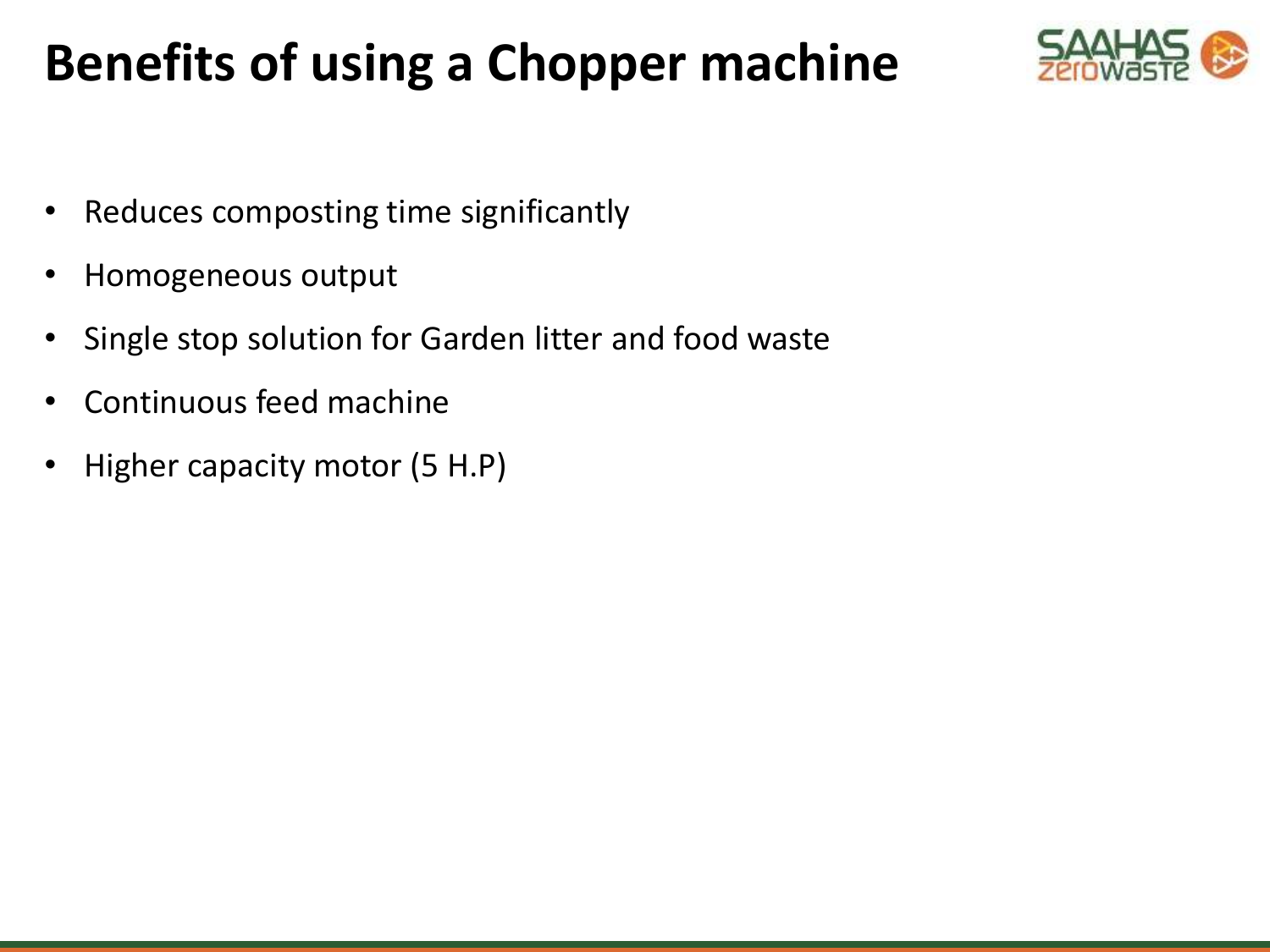## **Option 3: Pit Composting**



- •Underground composting is slower than above ground.
- •Shredding helps
- •Pit Size: 1-2 m depth; 1-1.5 m width, 4-5 m long
- •Cycle time: 6 months to 1 year
- •Additives: Dry Leaves and Cow Dung Slurry (5-10 kgs of cow
- dung in 2.5-5 ltrs of water); Bone Meal
- •Packing Density:
- •Process: Coimbatore and Bangalore method refer:
- [http://agritech.tnau.ac.in/org\\_farm/orgfarm\\_composting.html](http://agritech.tnau.ac.in/org_farm/orgfarm_composting.html)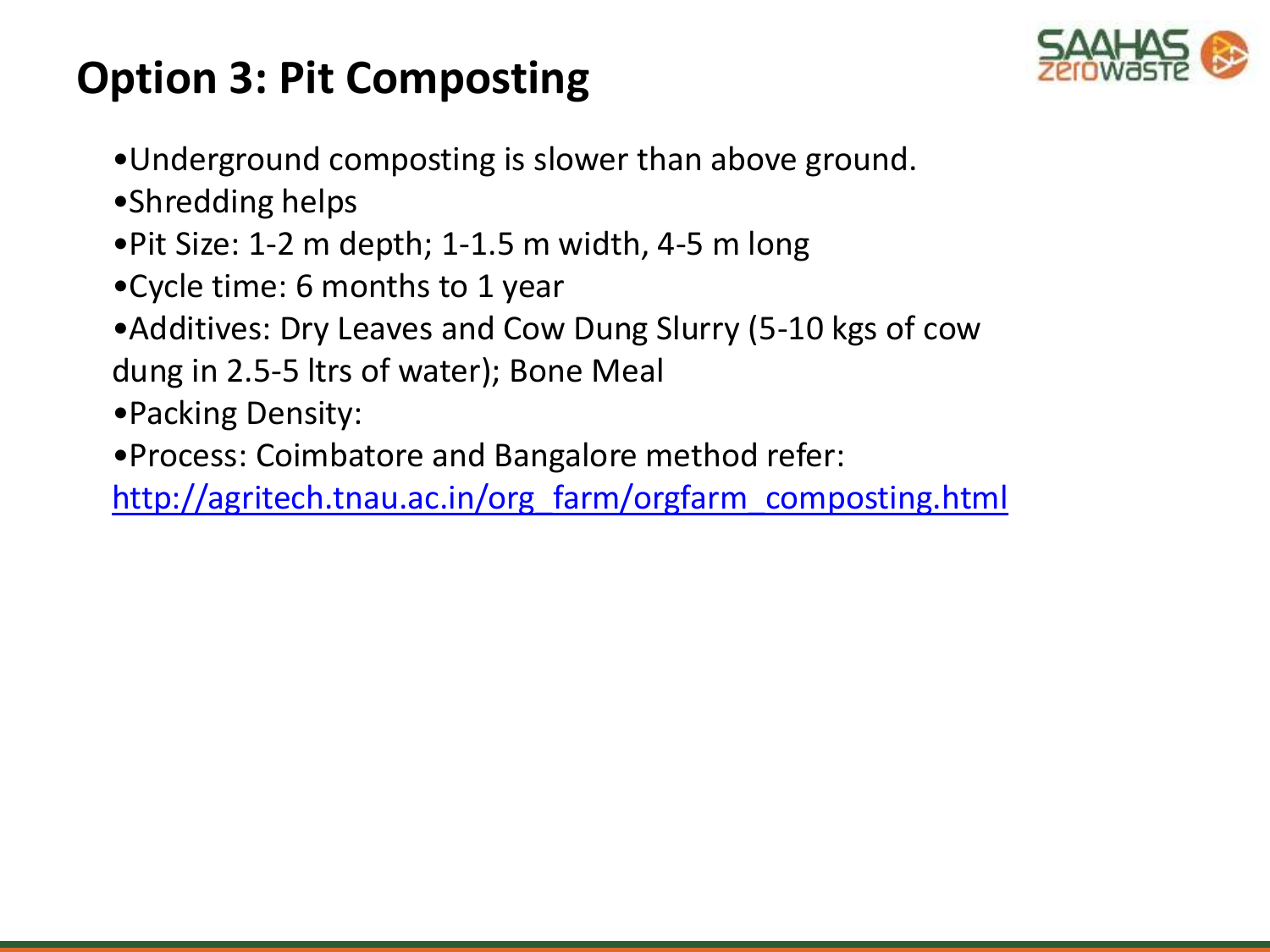

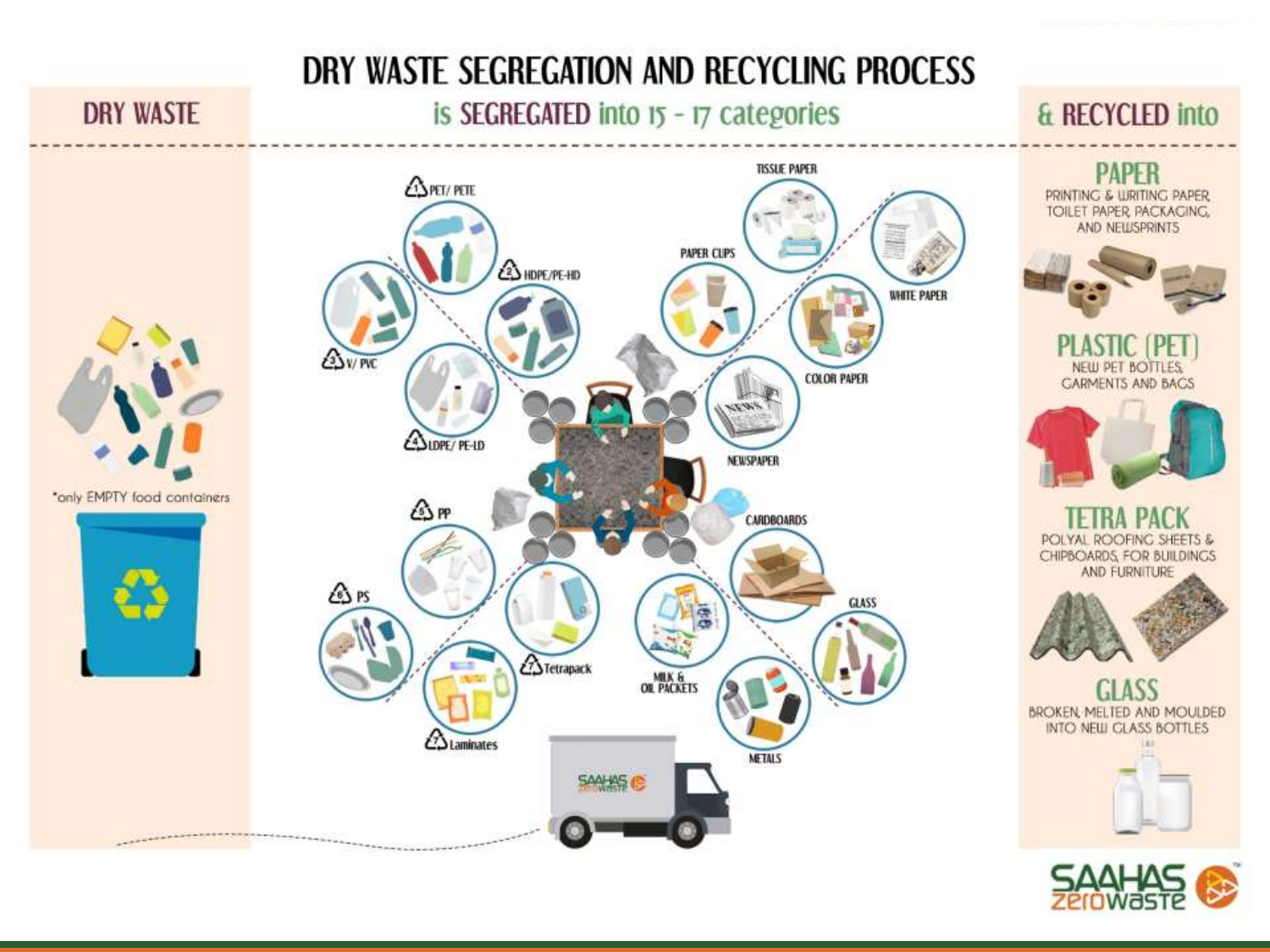## **WASTE STREAM PROCESSES**



| SI No.         | <b>Waste</b><br><b>Category</b> | <b>Waste Stream</b>                           | <b>Processing Method</b> | <b>End Result</b>                          |
|----------------|---------------------------------|-----------------------------------------------|--------------------------|--------------------------------------------|
| 1              | <b>WET</b>                      | <b>Food Waste</b>                             | Composted                | Compost                                    |
| $\overline{2}$ | <b>DRY</b>                      | Tissues, not soiled with food or human fluids | Recycling                | Paper                                      |
| 3              | <b>DRY</b>                      | Carton                                        | Recycling                | Paper                                      |
| 4              | <b>DRY</b>                      | Kadak plastic                                 | Recycled                 | <b>Plastic pellets</b>                     |
| 5              | <b>DRY</b>                      | <b>Plastic</b>                                | Recycled                 | <b>Plastic pellets</b>                     |
| 6              | <b>DRY</b>                      | <b>PET</b>                                    | Recycled                 | <b>Products</b>                            |
| $\overline{7}$ | <b>DRY</b>                      | Super                                         |                          |                                            |
| 8              | <b>DRY</b>                      | Colour paper                                  | Recycled                 | Paper                                      |
| 9              | <b>DRY</b>                      | <b>TetraPak</b>                               | Recycled                 | Notebooks, Roofing<br>sheets               |
| 10             | <b>DRY</b>                      | Laminates                                     | Incinerated              | Energy extraction at<br>cement kilns       |
| 11             | <b>DRY</b>                      | White paper                                   | Recycled                 | Paper                                      |
| 12             | <b>DRY</b>                      | Thermocole                                    | Recycled                 | <b>Plastic pellets</b>                     |
| 13             | <b>DRY</b>                      | Styrofoam                                     | Recycled                 | <b>Plastic pellets</b>                     |
| 14             | <b>REJECTS</b>                  | Rejects (Wet and Dry Mixed Waste)             | Landfilled               |                                            |
| 15             | <b>REJECTS</b>                  | Tissues, Contaminated with human fluids       | Incinerated              | At a certified bio-<br>medical incinerator |